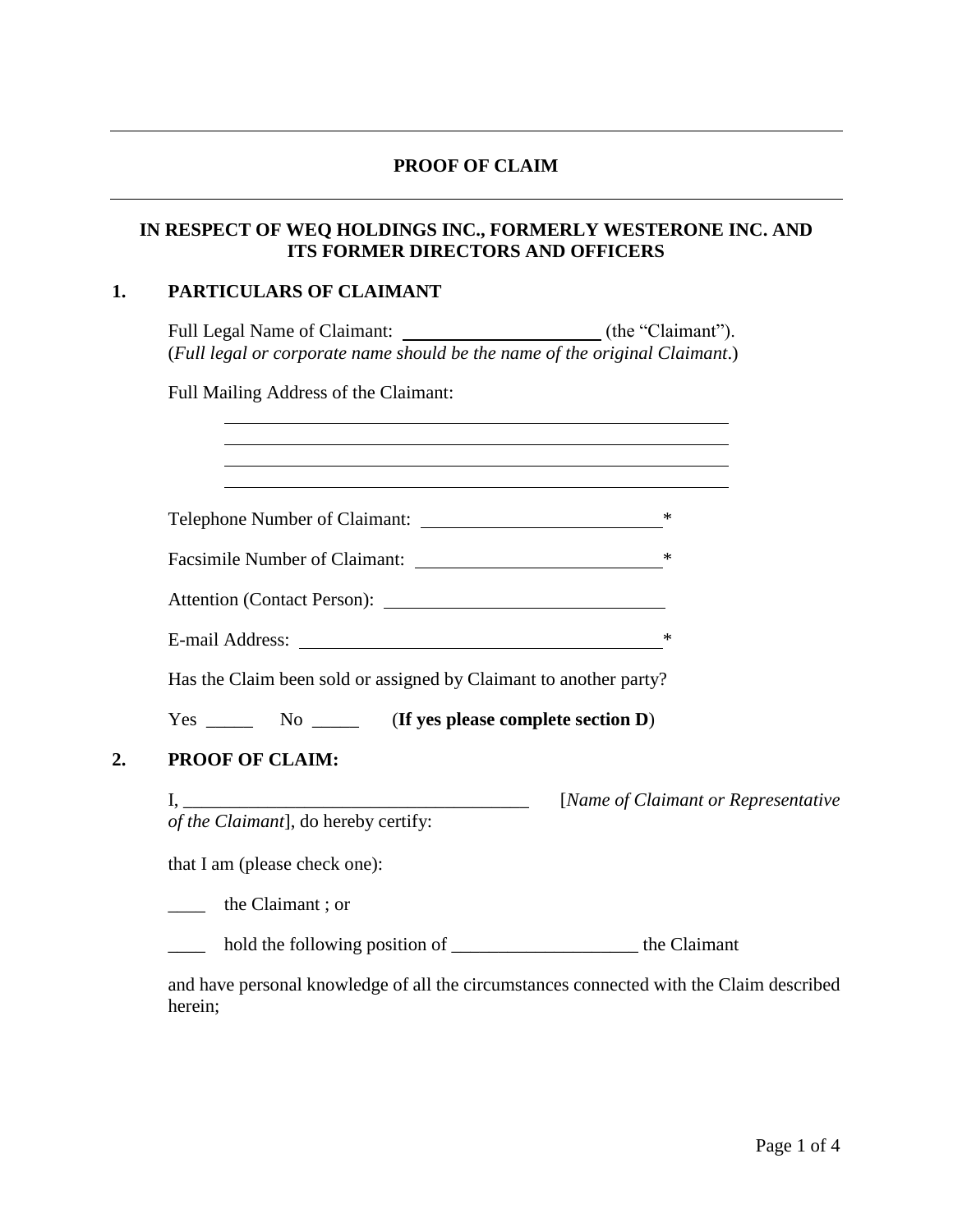### **3. PARTICULARS OF CLAIM:**

Name of the specific party or parties against whom the Claim is being made and the amount of the Claim:

| <b>Debtor Party</b> | <b>Amount</b> | <b>Currency</b> |
|---------------------|---------------|-----------------|
|                     |               |                 |
|                     |               |                 |
|                     |               |                 |
|                     |               |                 |
|                     |               |                 |

Description of transaction, agreement or event giving rise or relating to the Claim:

If the Claim is contingent or unliquidated, state the basis and provide evidence upon which the Claim has been valued:

# **IF CLAIMANTS REQUIRE ADDITIONAL SPACE, PLEASE ATTACH A SCHEDULE HERETO. CLAIMANTS SHOULD PROVIDE:**

- **PARTICULARS OF THE CLAIM; AND**
- **COPIES OF ALL SUPPORTING DOCUMENTATION, INCLUDING AMOUNT AND DESCRIPTION OF TRANSACTION(S), AGREEMENT(S) OR LEGAL BREACH(ES) GIVING RISE TO THE CLAIM.**

**THE FAILURE TO PROVIDE SUFFICIENT EVIDENCE TO SUPPORT YOUR CLAIM MAY RESULT IN YOUR CLAIM BEING DISALLOWED WHOLLY, OR IN PART, AND DETERMINED ACCORDINGLY.**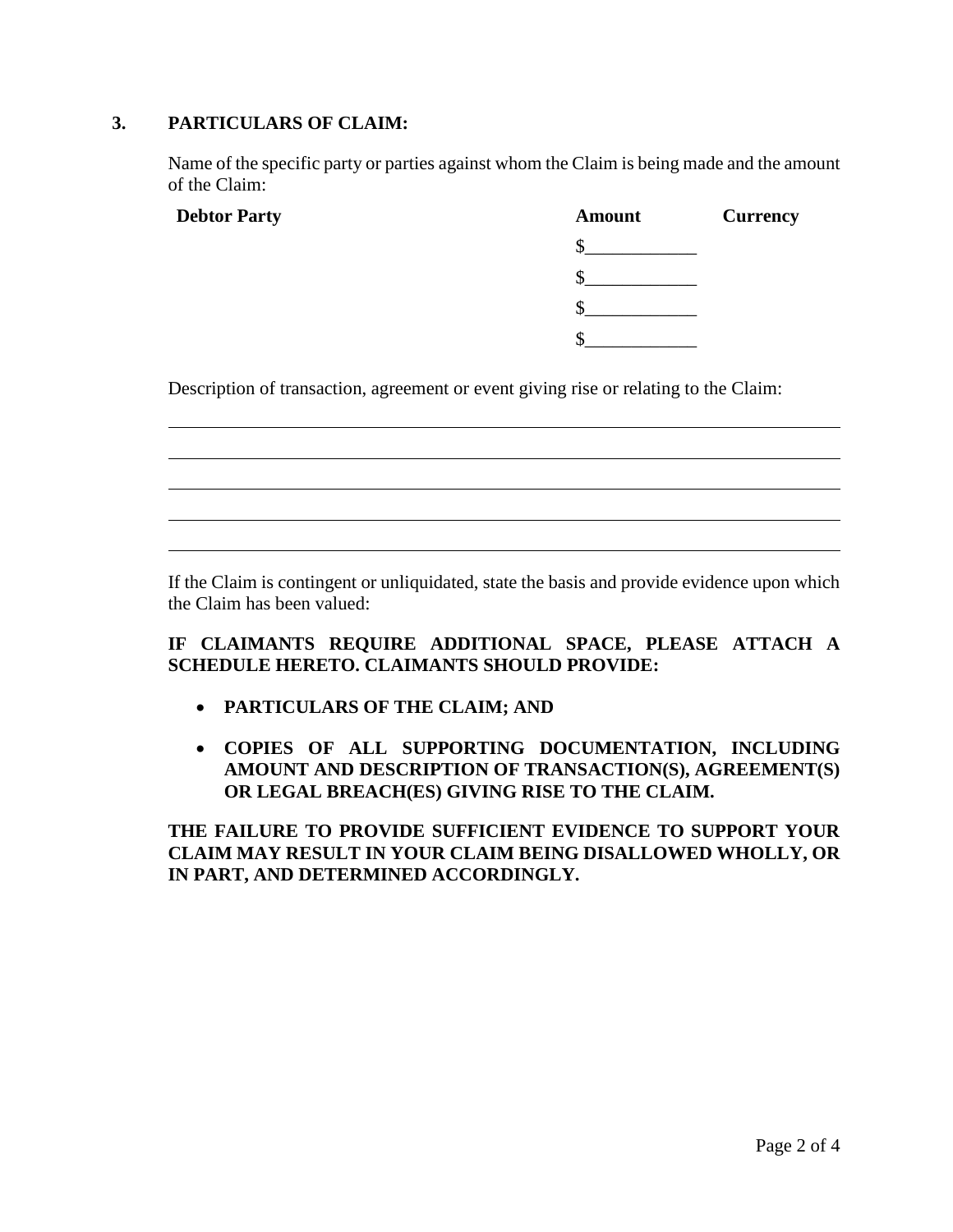### **4. PARTICULARS OF ASSIGNEE(S) (IF ANY):**

Full Legal Name of Assignee(s) of the Claim (*if all or a portion of the Claim has been sold*). If there is more than one assignee, please attach separate sheets with the following information:

| (the "Assignee(s)")                                                                  |          |
|--------------------------------------------------------------------------------------|----------|
| <b>Amount of Total Claim Assigned</b><br>Amount of Total Claim Not Assigned          | \$<br>\$ |
| <b>Total Amount of Claim</b><br>(should equal "Total Claim" as entered on Section B) | \$       |
| Full Mailing Address of Assignee(s):                                                 |          |
|                                                                                      |          |
|                                                                                      |          |
| Telephone Number of Assignee(s):                                                     |          |
| Facsimile Number of Assignee(s):                                                     |          |
| E-mail address of Assignee(s):                                                       |          |
| <b>Attention (Contact Person):</b>                                                   |          |

### **FILING OF CLAIMS:**

**The duly completed Proof of Claim together with supporting documentation must be returned and received by the Liquidator, no later than 5:00 pm local Vancouver time on February 15, 2019, to the e-mail address or address listed below.**

Failure to file your Proof of Claim by such date will result in your claim **being forever extinguished and barred** and you will be prohibited from making or enforcing a Claim against WEQ or the Directors or Officers.

This Proof of Claim must be delivered by e-mail, facsimile, personal delivery, courier or prepaid mail at the following address: